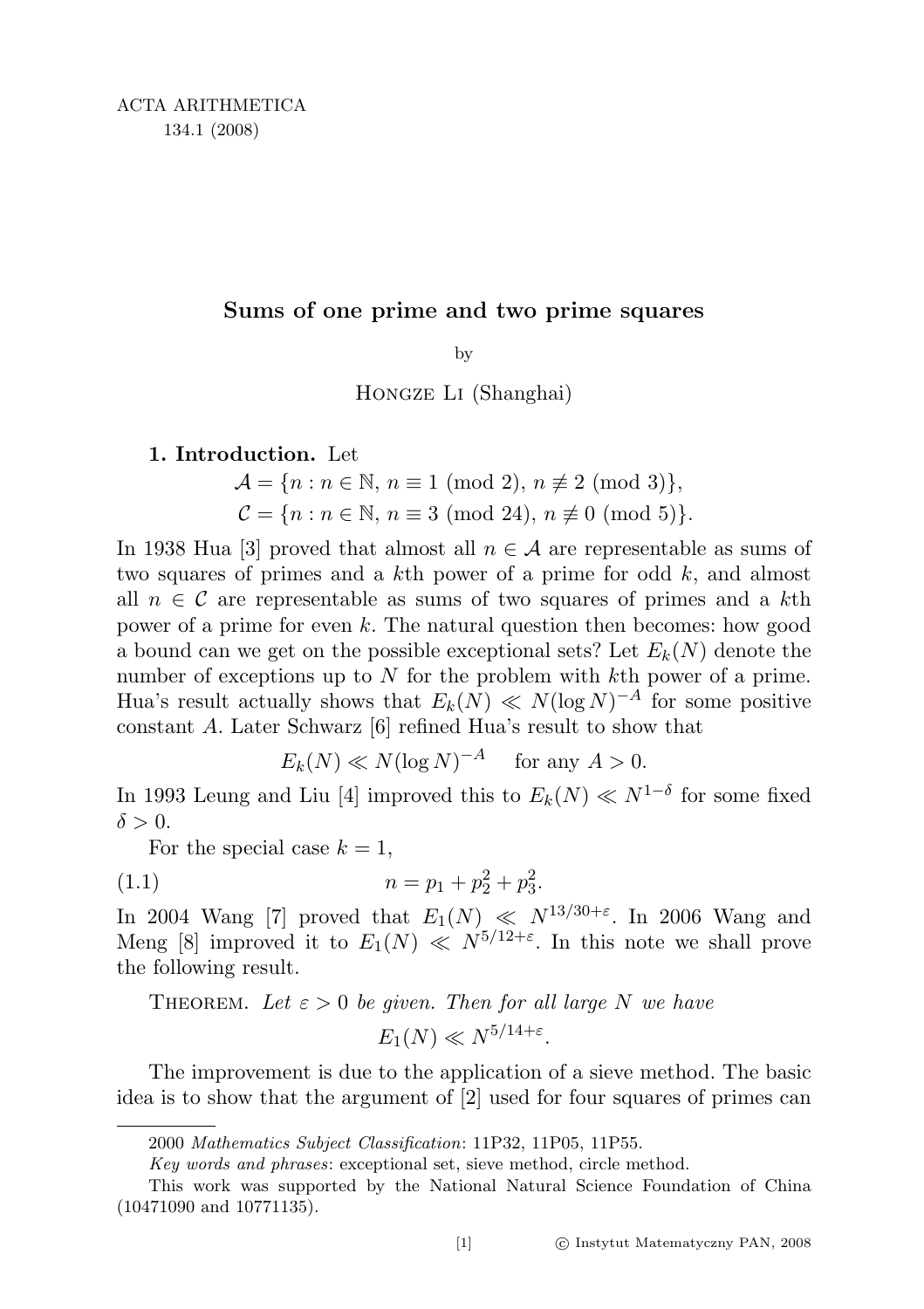be adapted to work for a prime and two squares of primes to give the same size exceptional set. We can therefore quote much from the proof in  $[2]$ , sketching the necessary changes.

2. Outline and preliminary results. To prove the Theorem, it suffices to estimate the number of exceptional integers in the set  $\mathcal{B}$  :=  $\mathcal{A} \cap (N/2, N]$ . Here N is our main parameter, which we assume to be "sufficiently large". We write

(2.1) 
$$
P = N^{1/7 - \varepsilon}
$$
,  $Q = NP^{-1} \mathcal{L}^{-100}$ ,  $M = N \mathcal{L}^{-9}$ ,  $\mathcal{L} = \log N$ .

We use c and  $\varepsilon$  to denote an absolute constant and a sufficiently small positive number, not necessarily the same at each occurrence.

Let

(2.2) 
$$
\mathfrak{M} = \bigcup_{1 \leq q \leq P} \bigcup_{\substack{1 \leq a \leq q \\ (a,q)=1}} \left[ \frac{a}{q} - \frac{1}{qQ}, \frac{a}{q} + \frac{1}{qQ} \right].
$$

These are the major arcs, and so the minor arcs **m** are given by

(2.3) 
$$
\mathfrak{m} = \left[\frac{1}{Q}, 1 + \frac{1}{Q}\right] \setminus \mathfrak{M}.
$$

Let us begin with

(2.4) 
$$
\sum_{\substack{p_1+p_2^2+m^2=n\\M
$$

in which  $e(x) = \exp(2\pi i x)$  and

(2.5)  

$$
f(\alpha) = \sum_{M < p \le N} (\log p) e(\alpha p), \quad g(\alpha) = \sum_{M < p^2 \le N} (\log p) e(\alpha p^2),
$$

$$
h(\alpha) = \sum_{M < m^2 \le N} \rho(m) e(\alpha m^2).
$$

Here  $\rho(m)$  satisfy

 $\rho(m) \leq \begin{cases} 1 & \text{if } m \text{ is prime,} \\ 0 & \text{otherwise.} \end{cases}$ 0 otherwise, and  $\sum$  $m \leq X$  $\rho(m) \leq \begin{cases} 1 & \text{if } m \text{ is prime,} \\ 0 & \text{if } m \end{cases}$  and  $\sum \rho(m) \gg X \mathcal{L}^{-1}$ 

for  $N^{1/4} \leq X \leq N^{1/2}$ . This means that  $\rho$  is a non-trivial lower bound for the characteristic function of the set of primes in  $[M^{1/2}, N^{1/2}]$ .

The new idea introduced in Section 3 of [2], and which we use here, is as follows. The maximum saving we can make for  $g(\alpha)$  on the minor arcs with our current knowledge is  $N^{1/16}$ , but this can be increased to  $N^{1/14}$  for  $h(\alpha)$ . The final exponent for the exceptional set is then  $\frac{1}{2} - 2 \cdot \frac{1}{14} = \frac{5}{14}$  using an argument of Wooley that motivates  $(4.3)$ – $(4.6)$  below.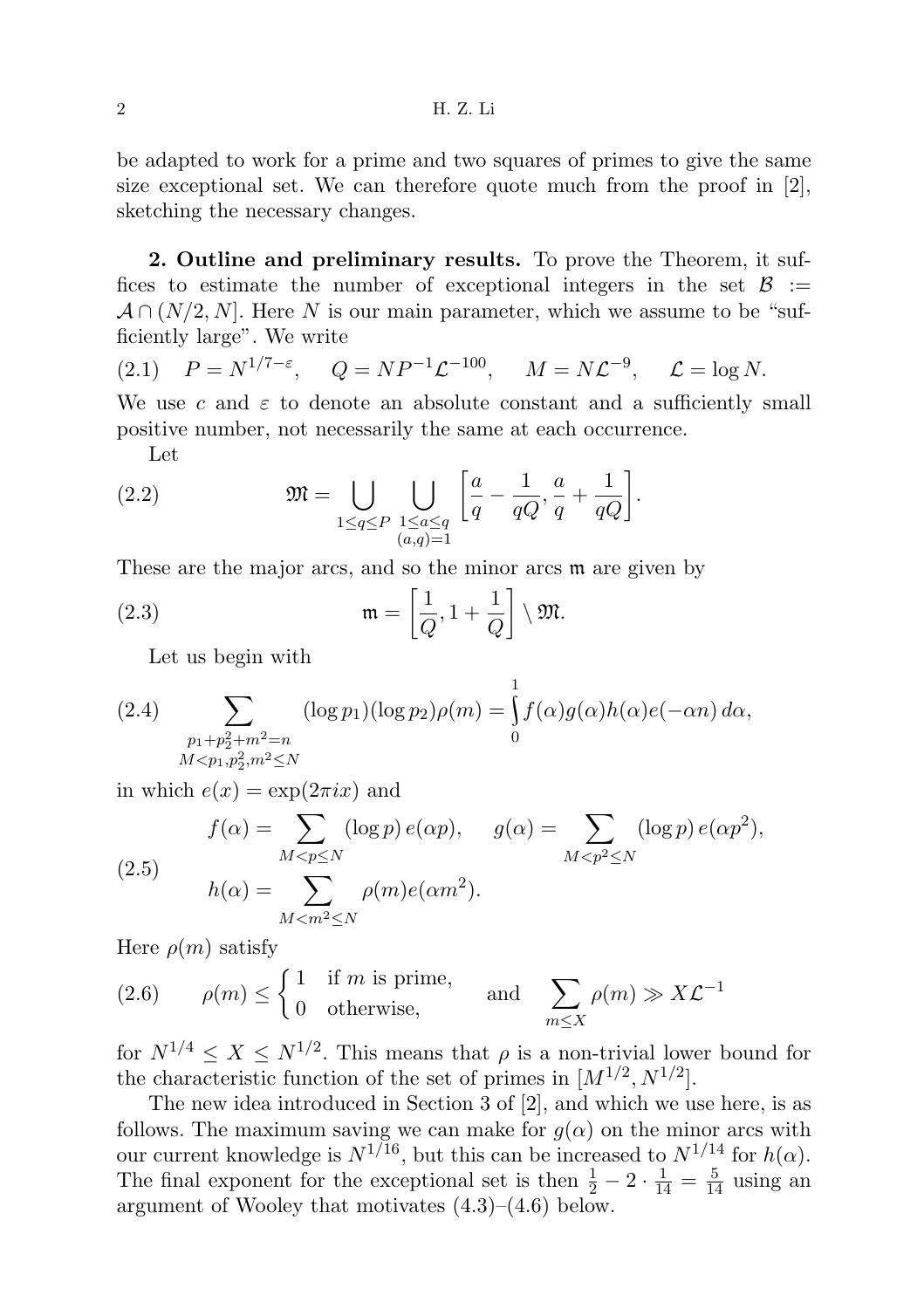Let  $\theta(m, \alpha)$  be the function which is 1 except when there exist integers a and q such that

 $|q\alpha - a| < Q^{-1}$ ,  $(a, q) = 1$ ,  $q \leq P$ ,  $(m, q)$  is divisible by a prime  $p \geq N^{1/14}$ , in which case  $\theta(m, \alpha) = 0$ . Define

(2.7) 
$$
k(\alpha) = \sum_{M < m^2 \le N} \rho(m)\theta(m,\alpha)e(\alpha m^2), \quad l(\alpha) = h(\alpha) - k(\alpha).
$$

It is easy to see that, for  $\alpha \in \mathfrak{m}$ ,  $h(\alpha) = k(\alpha)$  and

$$
l(\alpha) \ll N^{3/7}
$$

for all  $\alpha$ .

For a positive integer k and  $\chi$  mod q, define

(2.9) 
$$
C_k(\chi, a) = \sum_{h=1}^q \overline{\chi}(h) e(ah^k/q), \quad C_k(q, a) = C_k(\chi_0, a).
$$

Here  $\chi_0$  is the principal character modulo q.

If  $\chi_1, \chi_2, \chi_3$  are characters modulo q, then let

(2.10) 
$$
B(n, q; \chi_1, \chi_2, \chi_3)
$$
  
=  $\frac{1}{\phi^3(q)}$   $\sum_{\substack{a=1 \ (a,q)=1}}^q C_1(\chi_1, a)C_2(\chi_2, a)C_2(\chi_3, a)e(-an/q),$ 

and

(2.11) 
$$
A(q) = B(n, q; \chi_0, \chi_0, \chi_0), \quad \mathfrak{S}(n, X) = \sum_{q \leq X} A(q).
$$

LEMMA 1 (Lemma 7.1 of [8]). For  $n \in \mathcal{A}$ , we have

 $\mathfrak{S}(n, X) \gg 1.$ 

LEMMA 2 (Lemma 3.1 of [8]). Let  $\chi_j \pmod{r_j}$  with  $j = 1, 2, 3$  be primitive characters,  $r_0 = [r_1, r_2, r_3]$ , and  $\chi_0$  the principal character modulo q. Then

$$
\sum_{\substack{q \le x \\ r_0 | q}} |B(n, q; \chi_1 \chi_0, \chi_2 \chi_0, \chi_3 \chi_0)| \ll r_0^{-1/2 + \varepsilon} (\log x)^{10}.
$$

LEMMA 3 (Theorem 1.1 of [1]). Let  $\ell \in \mathbb{N}$ ,  $R, T, X \geq 1$  and  $\kappa := 1/\log X$ . Then there is an absolute positive constant c such that

$$
\sum_{\substack{r \sim R \\ \ell \mid r}} \sum_{\chi \pmod{r}}^* \int_{-T}^T \left| \sum_{X \le n \le 2X} \frac{A(n)\chi(n)}{n^{\kappa + i\tau}} \right| d\tau \ll (\ell^{-1}R^2TX^{11/20} + X)(\log RTX)^c,
$$

where  $\sum_{\chi \pmod{r}}^*$  means summation over the primitive characters modulo r. The implied constant is absolute.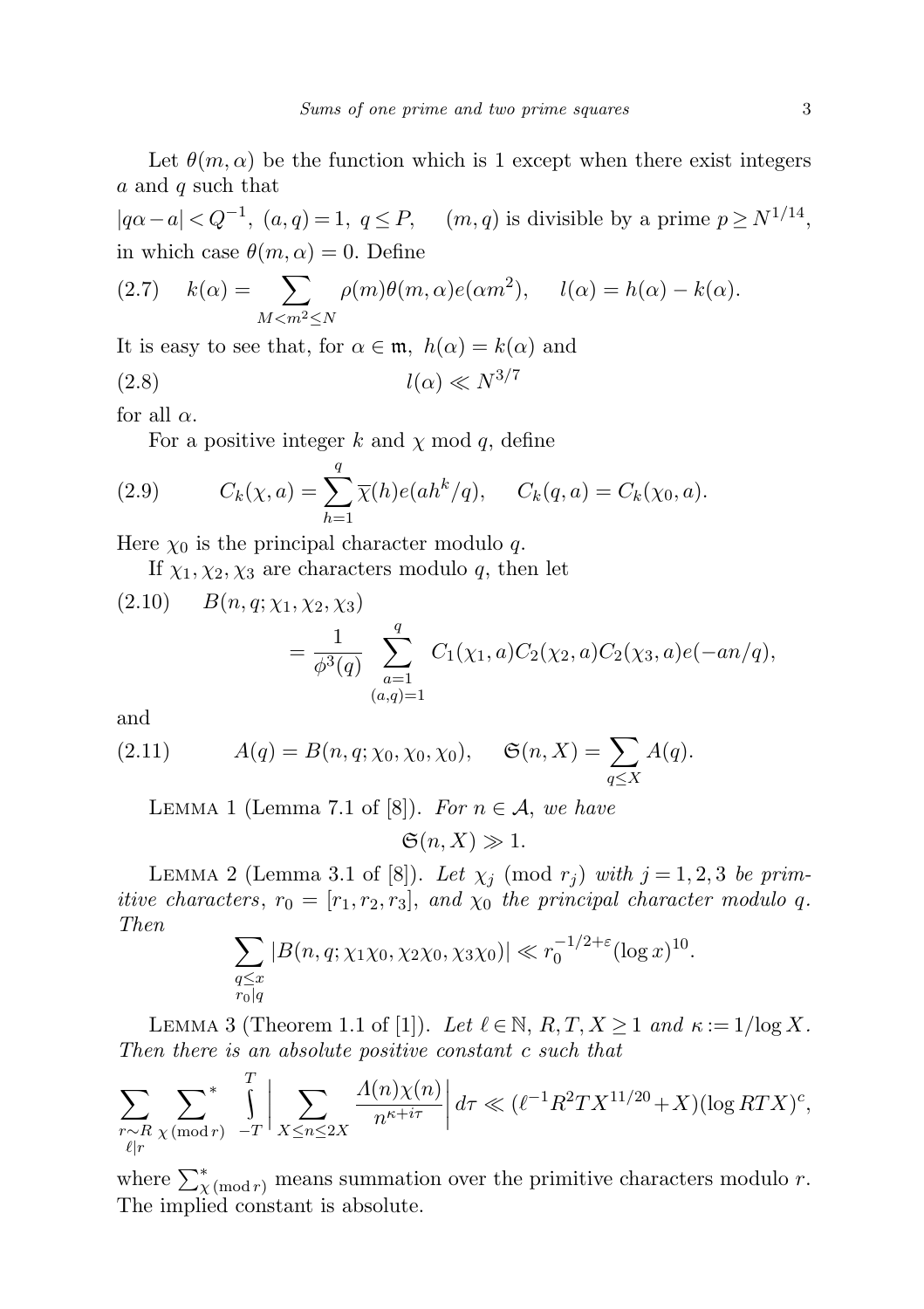3. The major arcs. Let

(3.1) 
$$
f^*(\alpha) = \frac{C_1(q, a)}{\phi(q)} \sum_{M < m \le N} e(\beta m),
$$

(3.2) 
$$
g^*(\alpha) = \frac{C_2(q, a)}{\phi(q)} \sum_{M < m^2 \le N} e(\beta m^2),
$$

(3.3) 
$$
k^*(\alpha) = \frac{C_2(q, a)}{\phi(q)} \sum_{M < m^2 \le N} \varrho(m) e(\beta m^2),
$$

where  $\rho(m)$  is defined in (4.3) of [2]. We now consider

(3.4) 
$$
\int_{\mathfrak{M}} f(\alpha)g(\alpha)k(\alpha)e(-\alpha n) d\alpha - \int_{\mathfrak{M}} f^*(\alpha)g^*(\alpha)k^*(\alpha)e(-\alpha n) d\alpha,
$$

which we think of as the error term over  $\mathfrak{M}$ .

Define

$$
W_1(\chi, \beta) = \sum_{M < p \le N} (\log p) \chi(p) e(\beta p) - D(\chi) \sum_{M < m \le N} e(\beta m),
$$
\n
$$
W_2(\chi, \beta) = \sum_{M < p^2 \le N} (\log p) \chi(p) e(\beta p^2) - D(\chi) \sum_{M < m^2 \le N} e(\beta m^2),
$$
\n
$$
W^{\sharp}(\chi, \beta) = \sum_{M < m^2 \le N} \rho(m) \chi(m) e(\beta m^2) - D(\chi) \sum_{M < m^2 \le N} \rho(m) e(\beta m^2),
$$

where  $D(\chi)$  is 1 or 0 according as  $\chi$  is principal or not.

Similar to (4.1) of [2], we can write the  $f(\alpha)$ ,  $g(\alpha)$  and  $k(\alpha)$  as

$$
(3.5) \t f\left(\frac{a}{q}+\beta\right) = \frac{C_1(q,a)}{\phi(q)} \sum_{M < m \le N} e(\beta m) + \frac{1}{\phi(q)} \sum_{\chi \bmod q} C_1(\chi, a) W_1(\chi, \beta),
$$

(3.6) 
$$
g\left(\frac{a}{q} + \beta\right)
$$
  
\n
$$
= \frac{C_2(q, a)}{\phi(q)} \sum_{M < m^2 \le N} e(\beta m^2) + \frac{1}{\phi(q)} \sum_{\chi \bmod q} C_2(\chi, a) W_2(\chi, \beta),
$$
  
\n(3.7) 
$$
k\left(\frac{a}{q} + \beta\right)
$$
  
\n
$$
= \frac{C_2(q, a)}{\phi(q)} \sum_{M < m^2 \le N} \rho(m) e(\beta m^2) + \frac{1}{\phi(q)} \sum_{\chi \bmod q} C_2(\chi, a) W^{\sharp}(\chi, \beta).
$$

So we can use  $(3.5)$ – $(3.7)$  to express the difference in  $(3.4)$  as a linear combination of error terms involving  $f^*(\alpha)$ ,  $g^*(\alpha)$  and  $k^*(\alpha)$ , and  $W_1(\chi,\beta)$ ,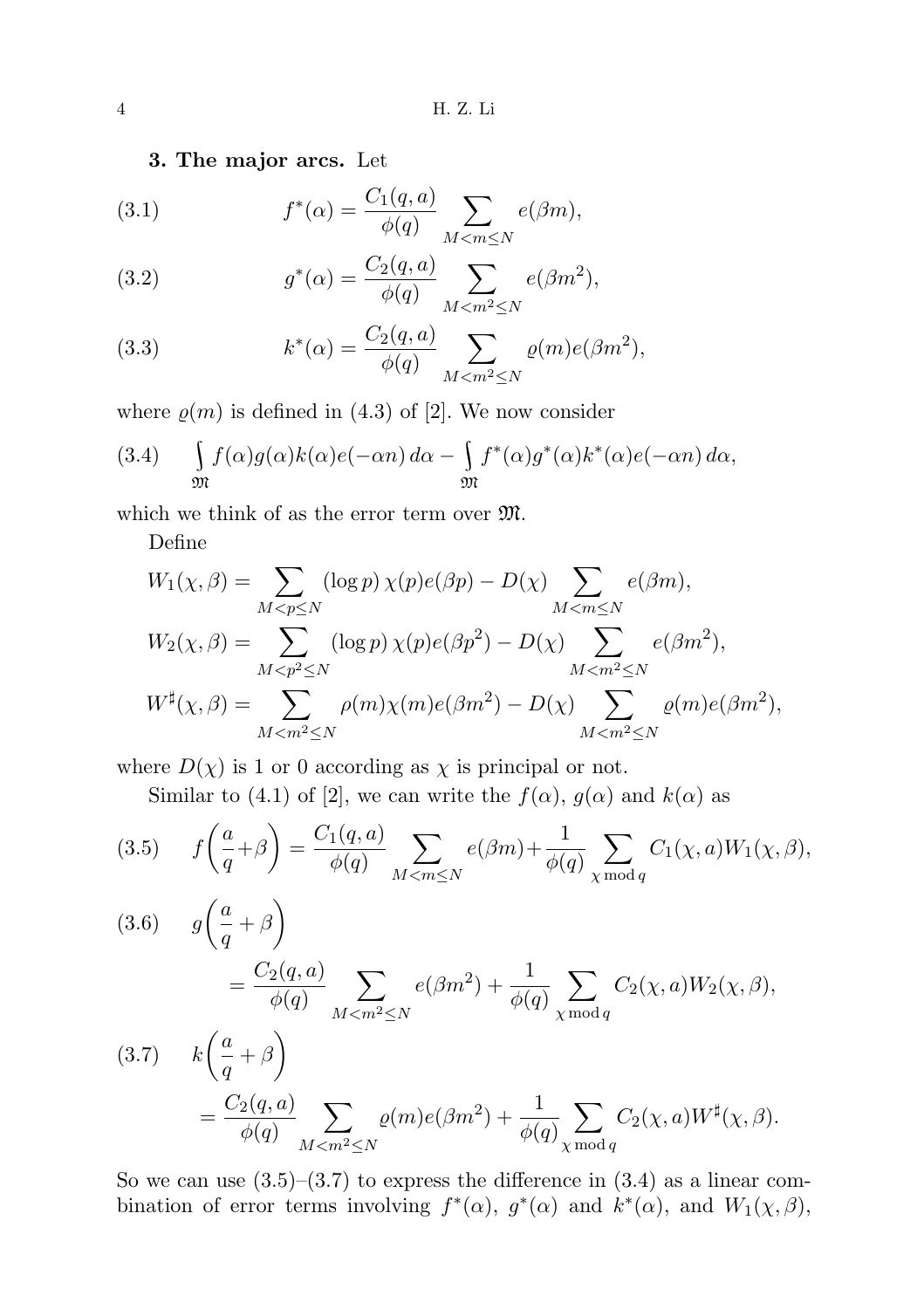$$
W_2(\chi,\beta) \text{ and } W^{\sharp}(\chi,\beta). \text{ In these error terms, the most troublesome is}
$$
  
(3.8) 
$$
\sum_{q \leq P} \sum_{\chi_1 \bmod q} \sum_{\chi_2 \bmod q} \sum_{\chi_3 \bmod q} B(n,q;\chi_1,\chi_2,\chi_3) J(n,q,\chi_1,\chi_2,\chi_3).
$$

Here  $B(n, q; \chi_1, \chi_2, \chi_3)$  is defined in (2.10), and

$$
J(n, q, \chi_1, \chi_2, \chi_3) = \int_{-1/qQ}^{1/qQ} W^{\sharp}(\chi_3, \beta) W_1(\chi_1, \beta) W_2(\chi_2, \beta) e(-\beta n) d\beta.
$$

Suppose  $\chi_j^*$  mod  $r_j$ ,  $r_j | q$ , is the primitive character inducing  $\chi_j$ . If  $\chi$  mod  $q$ ,  $q \leq P$ , is induced by a primitive character  $\chi^*$  mod r, r | q, we have

(3.9) 
$$
W_j(\chi, \beta) = W_j(\chi^*, \beta), \quad j = 1, 2,
$$

(3.10) 
$$
W^{\sharp}(\chi,\beta) = W^{\sharp}(\chi^*,\beta) + O(r^{-2}N^{13/28}),
$$

where the error term comes from the integers in the set

$$
{m2 \in [M, N]: (m, q) > 1, (m, r) = 1, \rho(m) \neq 0}.
$$

When  $r \leq PN^{-3/28} < N^{1/28}$ , this set contains  $\ll N^{1/2-3/28} \ll r^{-2} N^{13/28}$ integers; when  $r > PN^{-3/28}$ , it is empty.

By Cauchy's inequality,

$$
(3.11) \quad J(n,q,\chi_1,\chi_2,\chi_3) \ll (W^{\sharp}(\chi_3^*) + r_3^{-2}N^{13/28})W_1(\chi_1^*)W_2(\chi_2^*),
$$

where for a character  $\chi$  mod r,

(3.12) 
$$
W^{\sharp}(\chi) = \max_{|\beta| \le 1/rQ} |W^{\sharp}(\chi, \beta)|,
$$

$$
W_j(\chi) = \left(\int_{-1/rQ}^{1/rQ} |W_j(\chi, \beta)|^2 d\beta\right)^{1/2}, \quad j = 1, 2.
$$

By  $(3.11)$ , the quantity  $(3.8)$  is

$$
(3.13) \quad \ll \sum_{r_1 \leq P} \sum_{\chi_1}^* \sum_{r_2 \leq P} \sum_{\chi_2}^* \sum_{r_3 \leq P} \sum_{\chi_3}^* (W^\sharp(\chi_3) + r_3^{-2} N^{13/28}) \times W_1(\chi_1) W_2(\chi_2) B(n, \chi_1, \chi_2, \chi_3).
$$

Here  $\sum_{r_j} \sum_{\chi_j}^*$  denotes summation over the primitive characters to moduli  $r_i \leq P$ , and

$$
B(n, \chi_1, \chi_2, \chi_3) = \sum_{\substack{q \leq P \\ r_0 | q}} |B(n, q; \chi_1 \chi_0, \chi_2 \chi_0, \chi_3 \chi_0)|,
$$

where  $r_0 = [r_1, r_2, r_3]$  and  $\chi_0$  is the principal character modulo q.

By Lemma 2 we have

$$
B(n, \chi_1, \chi_2, \chi_3) \ll r_0^{-1/2 + \varepsilon} \mathcal{L}^{10},
$$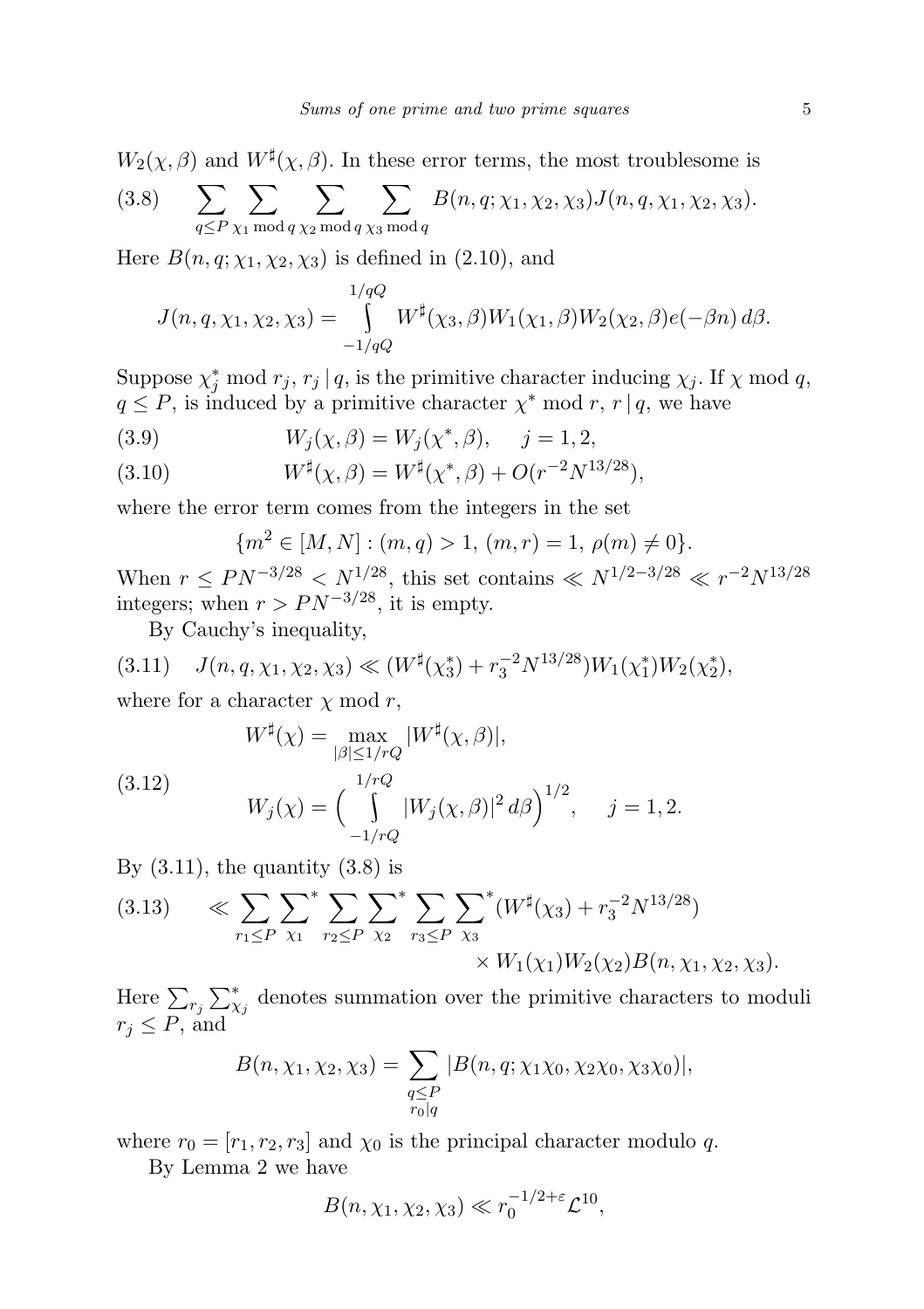and by Lemma 2.4 of [5],

$$
\sum_{r \le R} \sum_{\chi}^* [r, d]^{-1/2 + \varepsilon} W_2(\chi) \ll d^{-1/2 + \varepsilon} \mathcal{L}^c
$$

whenever  $R \leq N^{1/6 - \varepsilon}$ . Thus the sum in (3.13) does not exceed

$$
(3.14) \qquad \mathcal{L}^c \sum_{r_1 \leq P} \sum_{\chi_1}^* \sum_{r_3 \leq P} \sum_{\chi_3}^* [r_1, r_3]^{-1/2 + \varepsilon} (W^\sharp(\chi_3) + r_3^{-2} N^{13/28}) W_1(\chi_1).
$$

Following Section 6 of [5], but using Lemma 3 instead of Theorem 4.1 of [5], with a few changes, we get

(3.15) 
$$
\sum_{r_1 \leq P} \sum_{\chi_1}^* [r_1, r_3]^{-1/2 + \varepsilon} W_1(\chi_1) \ll r_3^{-1/2 + \varepsilon} N^{1/2} \mathcal{L}^c,
$$

so (3.14) does not exceed

$$
(3.16) \qquad \mathcal{L}^c N^{1/2} \sum_{r_3 \leq P} \sum_{\chi_3}^* (r_3^{-1/2 + \varepsilon} W^\sharp(\chi_3) + r_3^{-5/2 + \varepsilon} N^{13/28})
$$
  
\$\ll \mathcal{L}^c N^{1/2} \sum\_{r\_3 \leq P} \sum\_{\chi\_3}^\* r\_3^{-1/2 + \varepsilon} W^\sharp(\chi\_3) + N^{27/28 + \varepsilon}.

By the argument of page 8 of [2], if  $\rho(m)$  satisfies conditions (i), (ii), (iv) and (v) in [2], then for any fixed  $A > 0$  we have

(3.17) 
$$
\sum_{r_3 \leq P} \sum_{\chi_3}^* r_3^{-1/2 + \varepsilon} W^{\sharp}(\chi_3) \ll N^{1/2} \mathcal{L}^{-A - c}.
$$

Therefore, by  $(3.9)$ – $(3.17)$  we have

$$
(3.18) \qquad \sum_{q \leq P} \sum_{\chi_1 \bmod q} \sum_{\chi_2 \bmod q} \sum_{\chi_3 \bmod q} B(n, q; \chi_1, \chi_2, \chi_3) J(n, q, \chi_1, \chi_2, \chi_3) \ll N\mathcal{L}^{-A}
$$

for any fixed  $A > 0$ .

Hence the sum in (3.8) is  $O(N\mathcal{L}^{-A})$  for any fixed  $A > 0$ . Similarly, the other error terms in (3.4) can be estimated in the same way, so the difference in (3.4) is  $O(N\mathcal{L}^{-A})$ .

By the standard major arcs techniques we have

(3.19) 
$$
\int_{\mathfrak{M}} f^*(\alpha) g^*(\alpha) k^*(\alpha) e(-\alpha n) d\alpha = P_0 \mathfrak{S}(n, P)(1 + o(1)),
$$

where

(3.20) 
$$
N\mathcal{L}^{-1} \ll P_0 = \sum_{\substack{m_1 + m_2^2 + m_3^2 = n \\ M < m_1, m_2^2, m_3^2 \le N}} \varrho(m_3) \ll N\mathcal{L}^{-1},
$$

by (4.4) of [2], and  $\mathfrak{S}(n, P)$  is defined by (2.11).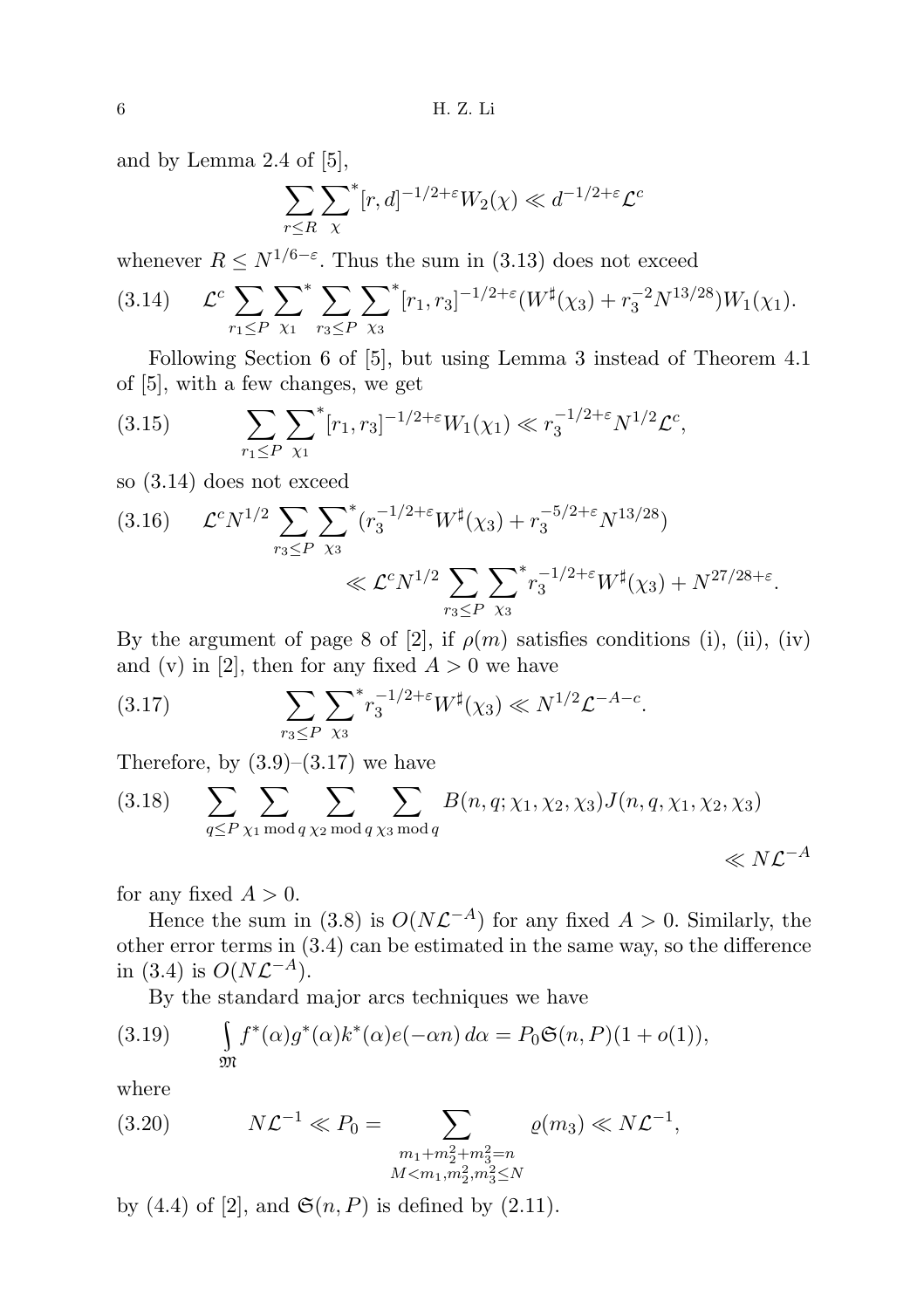By Lemma 1,  $(3.4)$  and  $(3.19)$ – $(3.20)$  we obtain the following result:

LEMMA 4. Suppose that  $\rho(m)$  satisfies conditions (i), (ii), (iv) and (v) in [2]. Then for sufficiently large  $n \in \mathcal{A}$ , we have

(3.21) 
$$
\int_{\mathfrak{M}} f(\alpha)g(\alpha)k(\alpha)e(-\alpha n) d\alpha \gg N\mathcal{L}^{-1}.
$$

**4. Proof of Theorem.** Let  $\mathcal{E}(N)$  be the set of integers  $n \in \mathcal{B}$  such that (4.1)  $n \neq p_1 + p_2^2 + p_3^2$ .

It is sufficient to prove that

$$
(4.2) \t\t\t\mathcal{E}(N) \ll N^{5/14 + \varepsilon}.
$$

Let  $|\mathcal{E}(N)|$  denote the cardinality of  $\mathcal{E}(N)$  and  $Z(\alpha)$  be its generating function:

$$
Z(\alpha) = \sum_{n \in \mathcal{E}(N)} e(-\alpha n).
$$

Then by  $(2.2)$ – $(2.6)$  we have

$$
\int_{0}^{1} f(\alpha)g(\alpha)h(\alpha)Z(\alpha) d\alpha \leq 0.
$$

By Lemma 4, it follows that

$$
\int_{\mathfrak{M}} f(\alpha) g(\alpha) k(\alpha) Z(\alpha) d\alpha \gg |\mathcal{E}(N)| N \mathcal{L}^{-1}.
$$

Thus

$$
\left| \int_{\mathfrak{M}} f(\alpha) g(\alpha) k(\alpha) Z(\alpha) d\alpha - \int_{0}^{1} f(\alpha) g(\alpha) h(\alpha) Z(\alpha) d\alpha \right|
$$
  
= 
$$
\left| \int_{\mathfrak{M}} f(\alpha) g(\alpha) (k(\alpha) - h(\alpha)) Z(\alpha) d\alpha - \int_{\mathfrak{m}} f(\alpha) g(\alpha) h(\alpha) Z(\alpha) d\alpha \right|
$$
  

$$
\gg |\mathcal{E}(N)| N \mathcal{L}^{-1}.
$$

By Lemma 1 of  $[2]$  and  $(2.8)$  we have

(4.3) 
$$
|\mathcal{E}(N)| \ll \mathcal{L}N^{-1} \Big( \int_{\mathfrak{M}} |f(\alpha)g(\alpha)(k(\alpha) - h(\alpha))Z(\alpha)| d\alpha + \int_{\mathfrak{m}} |f(\alpha)g(\alpha)h(\alpha)Z(\alpha)| d\alpha \Big)
$$

$$
\ll \mathcal{L}N^{-1}N^{3/7+\epsilon/5} \int_{0}^{1} |f(\alpha)g(\alpha)Z(\alpha)| d\alpha.
$$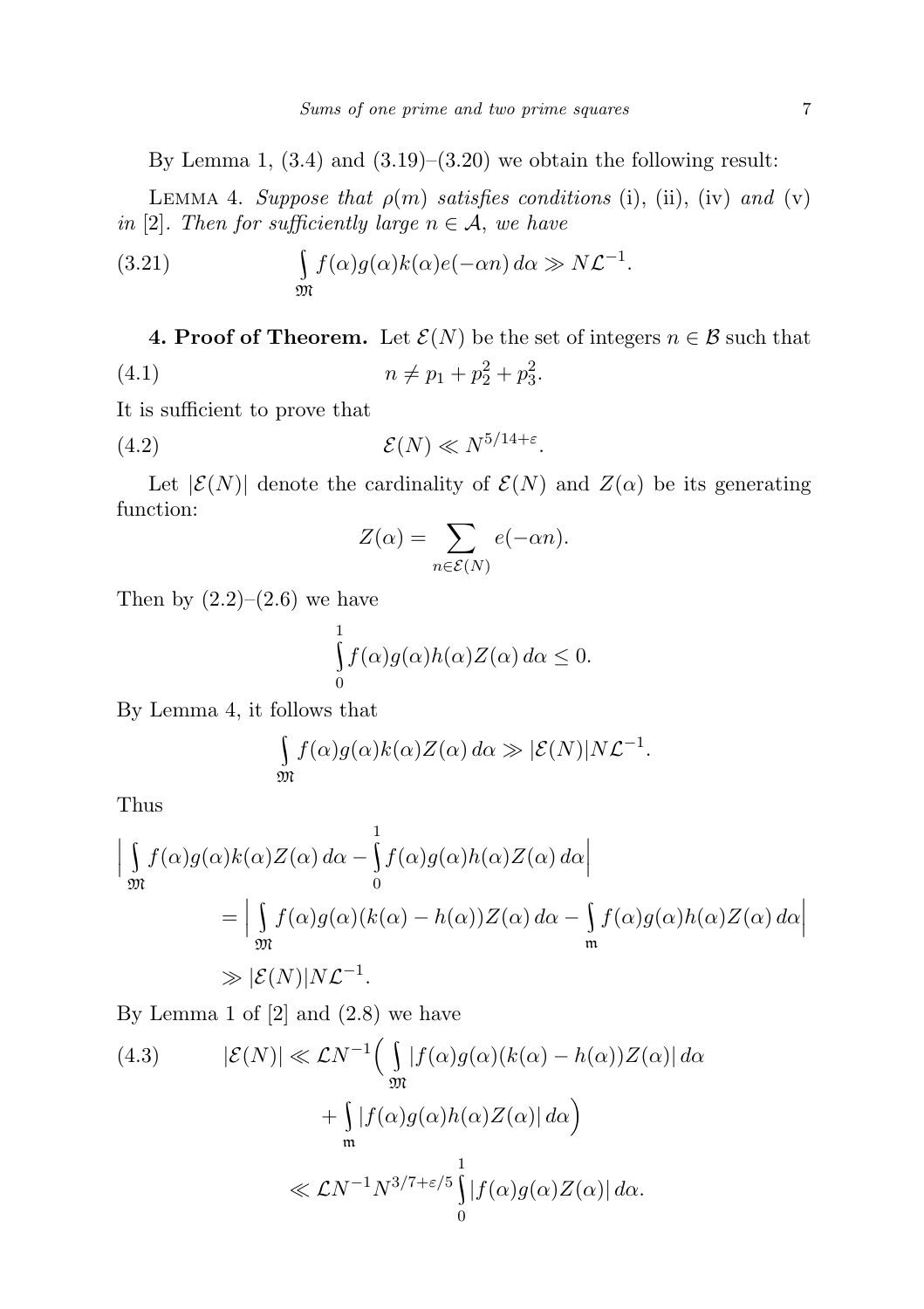Now we apply the device introduced by Wooley [9] and used by Harman and Kumchev [2], namely by Cauchy's inequality and Parseval's identity we have

$$
(4.4) \qquad \int_{0}^{1} |f(\alpha)g(\alpha)Z(\alpha)| d\alpha \ll \Big(\int_{0}^{1} |f(\alpha)|^2 d\alpha\Big)^{1/2} \Big(\int_{0}^{1} |g(\alpha)Z(\alpha)|^2 d\alpha\Big)^{1/2}.
$$

It is easy to see that

1

$$
\int_{0}^{1} |f(\alpha)|^2 d\alpha = \sum_{M < p \le N} (\log p)^2 \ll N\mathcal{L},
$$

(4.5) 
$$
\int_{0}^{1} |g(\alpha)Z(\alpha)|^{2} d\alpha = \sum_{\substack{p_{1}^{2}+n_{1}=p_{2}^{2}+n_{2} \ \text{M} < p_{i}^{2} \leq N, n_{i} \in \mathcal{E}(N)}} (\log p_{1})(\log p_{2})
$$
\n
$$
\ll N^{1/2+\varepsilon/4} |\mathcal{E}(N)| + |\mathcal{E}(N)|^{2} N^{\varepsilon/4}.
$$

Therefore

(4.6) 
$$
\int_{0}^{1} |f(\alpha)g(\alpha)Z(\alpha)| d\alpha \ll N^{3/4+\varepsilon/4} |\mathcal{E}(N)|^{1/2} + N^{1/2+\varepsilon/2} |\mathcal{E}(N)|.
$$

So by  $(4.3)$ – $(4.6)$  we have

$$
|\mathcal{E}(N)| \ll N^{5/28 + \varepsilon/2} |\mathcal{E}(N)|^{1/2}.
$$

From this we get

$$
|\mathcal{E}(N)| \ll N^{5/14+\varepsilon}.
$$

This completes the proof of the Theorem.

Acknowledgments. The author would like to thank the referee for his/her comments.

## References

- [1] S. K. K. Choi and A. V. Kumchev, Mean values of Dirichlet polynomials and applications to linear equations with prime variables, Acta Arith. 123 (2006), 125–142.
- [2] G. Harman and A. V. Kumchev, On sums of squares of primes, Math. Proc. Cambridge Philos. Soc. 140 (2006), 1–13.
- [3] L. K. Hua, Some results in additive prime number theory, Quart. J. Math. Oxford 9 (1938), 68–80.
- [4] M. C. Leung and M. C. Liu, On generalized quadratic equations in three prime variables, Monatsh. Math. 115 (1993), 133–167.
- [5] J. Y. Liu and T. Zhan, The exceptional set in Hua's theorem for three squares of primes, Acta Math. Sinica (Engl. Ser.) 21 (2005), 335–350.
- [6] W. Schwarz, Zur Darstellung von Zahlen durch Summen von Primzahlpotenzen, J. Reine Angew. Math. 206 (1961), 78–112.